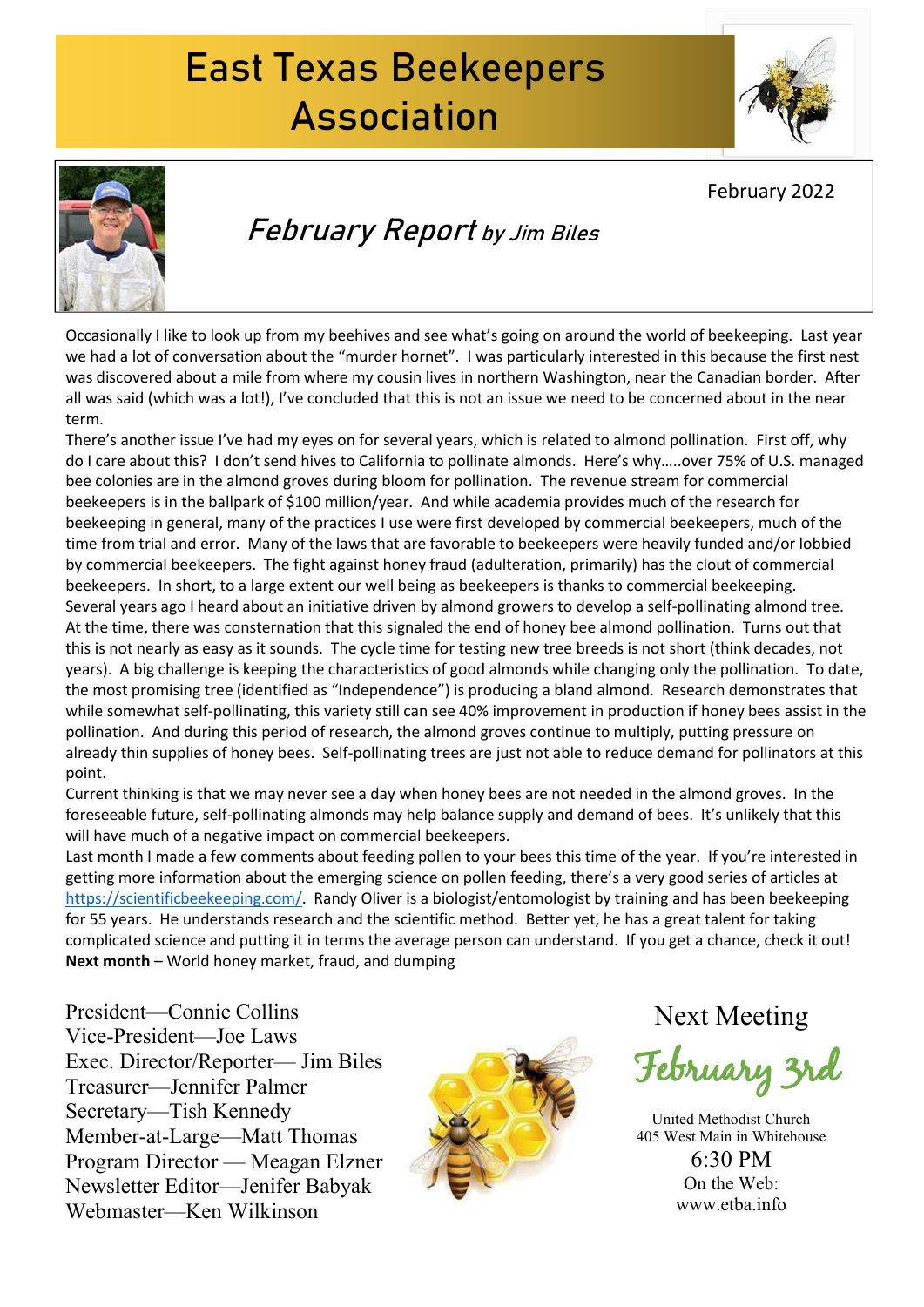



## The February Program…

This month our meeting wil require <sup>a</sup> bit of participation*!*

We are going to do <sup>a</sup> show and tel beekeeping gadgets meeting*.*

So bring your favorite or unique beekeeping inventions*/*gadgets*/*items you use <sup>a</sup> lot and we can al mingle around the tables and learn about them*.*

It can be anything from <sup>a</sup> queen clip to <sup>a</sup> hive body to beeswax beauty molds to <sup>a</sup> cool swarm removal device you may have invented*.*

It wil be fun to see what others have to show*!*

I look forward toseeing what everyone brings*!*

See you there*!*



ELZNER FARMS, LLC ~ WE SELL BEES! New Summerfield, Texas www.elznerfarms.com or elznerfarms@gmail.com We offer pure, raw, local honey & bees to our surrounding communities.



 $\sim$  Meagan and Isaac Elzner  $\sim$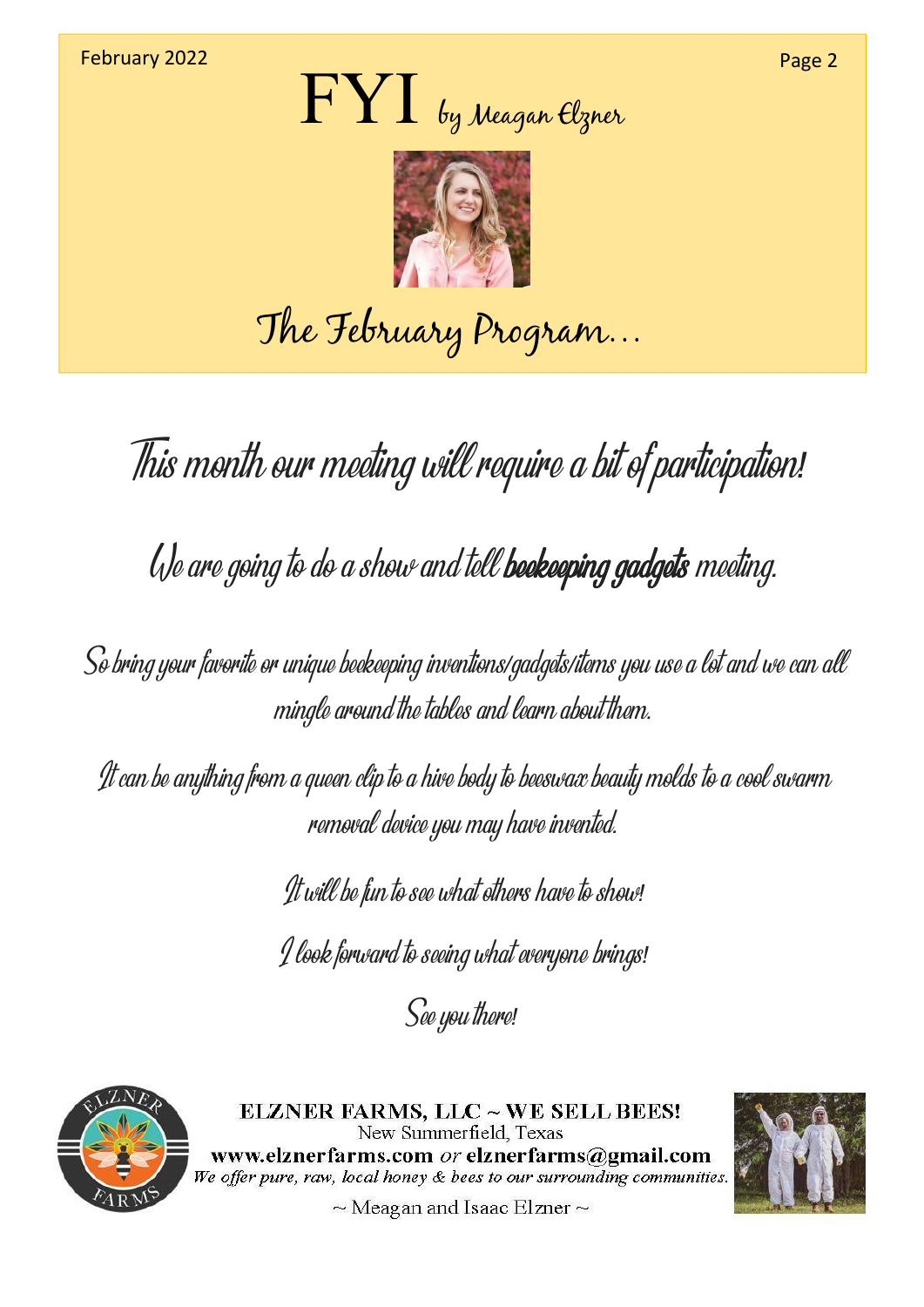#### February 2022  $\blacksquare$  Page 3  $\blacksquare$

### *Practical Experiences in the Bee Yard* by Stan Brantley



We will have to wait and see if the December weather pattern repeats in January or not. If January has as many up and down temperatures as December, it should certainly be taken advantage of by the beekeeper because the honey bee has definitely made the most of the situation. (Editor's note: Because of some family travel activities in mid-January, Mr. Brantley wrote this article on January 9. As his article is being prepared for publishing in the latter part of the month, we are heading into our longest and coldest period of this winter to date.)

During the December holiday season, here in my Ark La Tex area, I was able to spend part of each day before Christmas in our local club apiary.

That was really a joy but also an eye-opener. I spent part of that time trying to save a high-dollar queen purchased in August. She was in a hive consisting of eight frames of mostly open pollen and two frames of brood. Using a Snelgrove board, I placed this brood chamber on top of a strong hive. I opened one of the Snelgrove board's door just enough to provide space for one or two bees to enter at a time. The next morning, I checked to see how things were going. As you might expect, there were robber bees removing the stored honey. I immediately closed the door to stop the robbing activity. The following day, I moved that brood box with its queen and about two frames of bees and placed it on top of a different hive in the apiary. This time, I used a Queen Excluder between the hives rather than the Snelgrove board to separate the two hives. When I checked on the day following, the queen seemed to be doing welland was joined by many bees from the bottom hive.

The hive under the Snelgrove board appeared to be in the process of being robbed out also even though the entrance had earlier been reduced to about two inches. The hive next door, about twenty inches away, appeared as if was included in the robing activity even though its entrance was also only two inches wide.<br>Using steel wool, I further restricted the entrance of both hives to make the bees have to work to get into the entrance. There was no fighting between bees but they were beginning to stack up on the steel wool and the face of the hive. I was still unsure of the situation as the amount of bees continued to increase. These two hives were sitting on two eight-foot sections of utility poles. As the number of bees continued to grow at each hive, a column of bees about six abreast, being unable to enter the western hive, began crawling along the utility poles to the eastern hive. Upon arrival, they mingled with east hive bees without fighting. I finally concluded all these bees were foragers and possibly some orienting bees or others taking cleansing flights in the eighty degree weather and did in fact belong in these hives. So, I removed some of the steel wool from the entrances and all soon grew much quieter at the doors.

During all of this activity, an adult hive beetle flew in and landed on the front corner of the east hive. I reached over and smashed it and it stuck to the hive. Earlier, I noticed a Grand-daddy Long Legs crawling on the side of the hive near the back. I became interested in the bee activity and was surprised to look up and see the spider had removed the smashed hive beetle from the hive, had it in hermouth, and was headed to the back of the hive. I guess the moral of the story is: Smash a hive beetle and feed a spider!

With the wild swings in temperatures, we need to be aware that queens will begin to lay more eggs during the warm days. This brood will need to be fed and stores of pollen, bee bread and nectar will soon be gone. Supplies of food in the hive must be maintained to prevent the bees from starving during the next cold spell. If the weather permits, open the hive and inspect for food stores. If needed, consider feeding 2-to-1 sugar syrup. If the hive appears to be low on stored pollen, you can feed a small amount of a pollen patty or dry protein supplement. The supplemental food needs to be readily accessible to the cluster. When frames of brood are present and there is a cold snap, the bees will attempt to keep the brood warm and may starve or freeze in the cluster if food is not readily available.



### *Got Questions?*

*Question & answer group will meet from 6:00-6:30 before the meeting. Join us if you are a new beekeeper or just have beekeeping questions? We'll try to get you some answers!*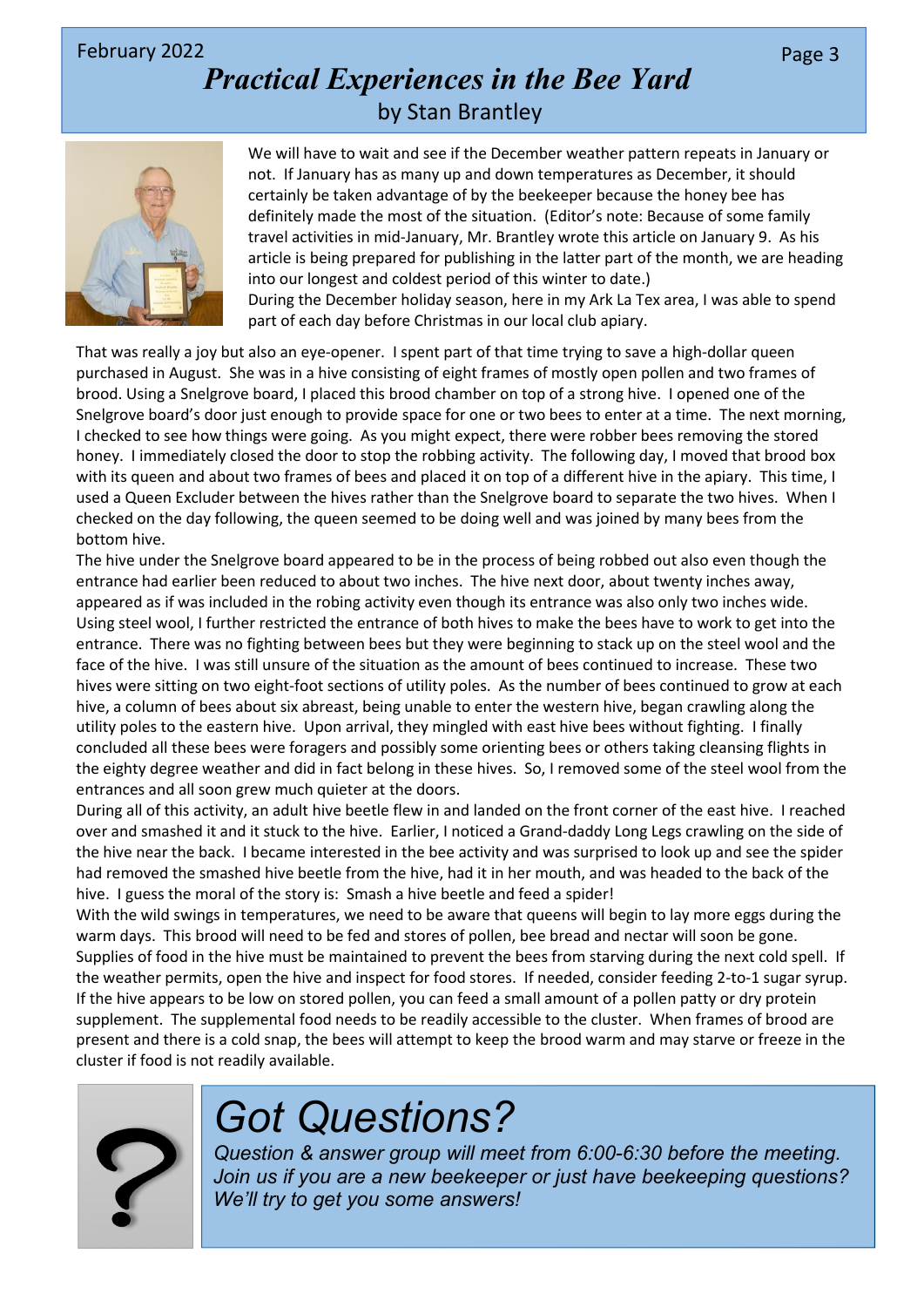# Matt Thomas - Member at Large

Happy Spring and stay ahead of them!

There is nothing more rewarding in beekeeping than smoking a colony, pulling out a hive tool, popping that lid off and evaluating an enormous cluster hanging from the lid to the bottom box. Feeders are going on, resources are being shared, frames are getting manipulated, classes are being taught. We are now in spring prep for what may be a great spring.

We have had a couple months off from active bee work and have been working on equipment and planning spring splits and queen rearing. Busy has started and spring has begun.

Do you know what your job is as a beekeeper? Manage colonies to health and population control. We may have other goals, but the main goal is to manage bees for their own health and perpetuation.

A thought and true concern for people who have bees coming out of winter into spring is keeping them in the box. Meaning…how can I keep them from swarming? If half the colony walks out and flies off in March or April we have lost the ability to make more colonies or produce a good crop of honey.

The one golden rule for parenting is to anticipate and stay ahead of the kiddos. Failure to anticipate the nature of these little treasures can be painful for them and us. Taking the same approach of anticipation and expectation with your bees will lead to some rewarding benefits for the bees and you. MY dad always says, 'you have to stay ahead of the bees.' Knowing what they are capable of, when they are capable of it, and how to manage them for success will save them and you.

When I teach bee classes to hungry beekeepers I want them to experience the unbridled joy of their good management. I always try to teach what these little wonders are capable of and best stewardship practices to make sure the bees are healthy and populated.

We were cracking lids the other day in class and monitoring cluster size and how much honey the bees had in each colony. After going through a few I realized the colonies needed feed. I'm trying to stay ahead of them because spring is in the air. It won't be long before these clusters of bees will become extremely populated. I've got to stay ahead of them. If Iget behind them they will certainly leave the colony.

Happy Spring….Stay ahead of them. -Matt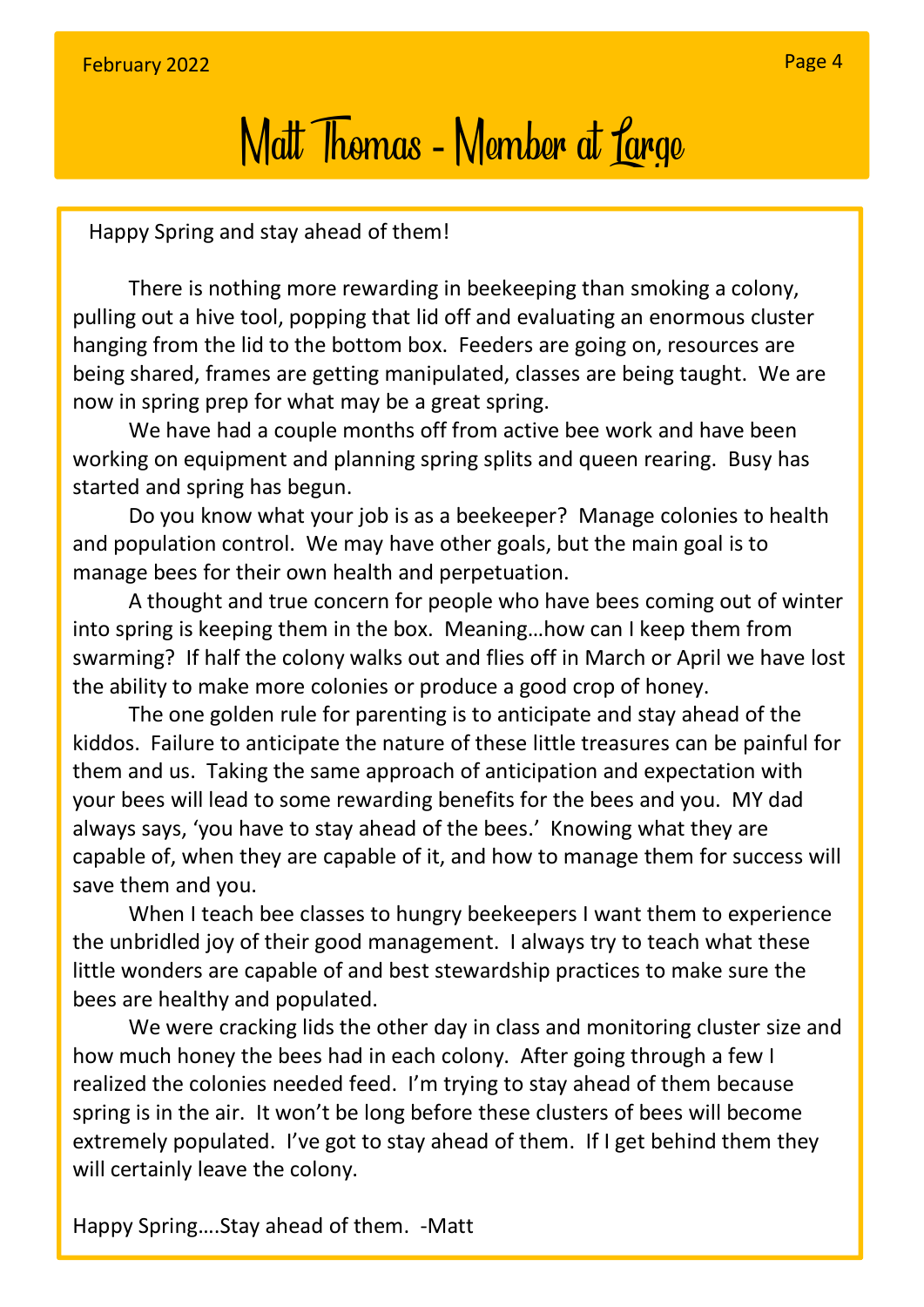

Happy February, Beekeepers!

It is that time of year again! The beginning of not only the year but the bee season too! I feel this year will be challenging as 2022 looks to be a continuation of 2020 and 2021. With that in mind, I think about all the help I have received as a beekeeper. Not only me, but I do not know a single beekeeper that has not needed help at any point in their time as a hobbyist or their career working bees. No matter how much support is required, beekeepers are great about helping each other out in times of need.

Helping each other out is something I learned early on in the beekeeping world. If a beekeeper calls you at the last minute because they need help unloading a truck, they have gotten stuck in a bee field with a flatbed full of bees, or all their help bailed on them for splitting bees, you go, and you help. Maybe it's a new beekeeper who has never extracted honey, or they need you to go through their hive with them and answer questions. If you can, ask how you can help. Why? Not only because it is the right thing to do, but sooner or later, you may have a situation where a helping hand could make all the difference.

I recall when I was in college and had caught a day that I could sleep in later than usual. Dad was working bees and had gone to a field before sunrise that day. The forklift became buried in some deep mud. It had to be dug out by hand, but he had no shovels with him. Who did he call? Yup that would be me. At the time, I will not lie; I was not overjoyed to track down my father and bring him shovels. I did, though. Now I understand his need after I have gotten trucks stuck so deep that I thought we'd never get home. I am so thankful he is there to dig me out of the mess I am in, and I am glad I brought him those shovels.

I write my article discussing this because as we head into this new year full of continued unknowns, I urge all of you to help out when you are asked. We have a great group of new scholarship students this year that will need mentors, new beekeepers that will need guidance, and old-timers that might need a hand. It is easy to say that you don't like how so and so keeps bees, or how you don't agree with this or that, but you too will need help one day. This year has already been a challenge, and I have received more help than I could ever imagine. I am very grateful. At the end of the day, we love bees and the art of beekeeping, and I hope we can all help one another. God bless and see you at the next meeting in February.

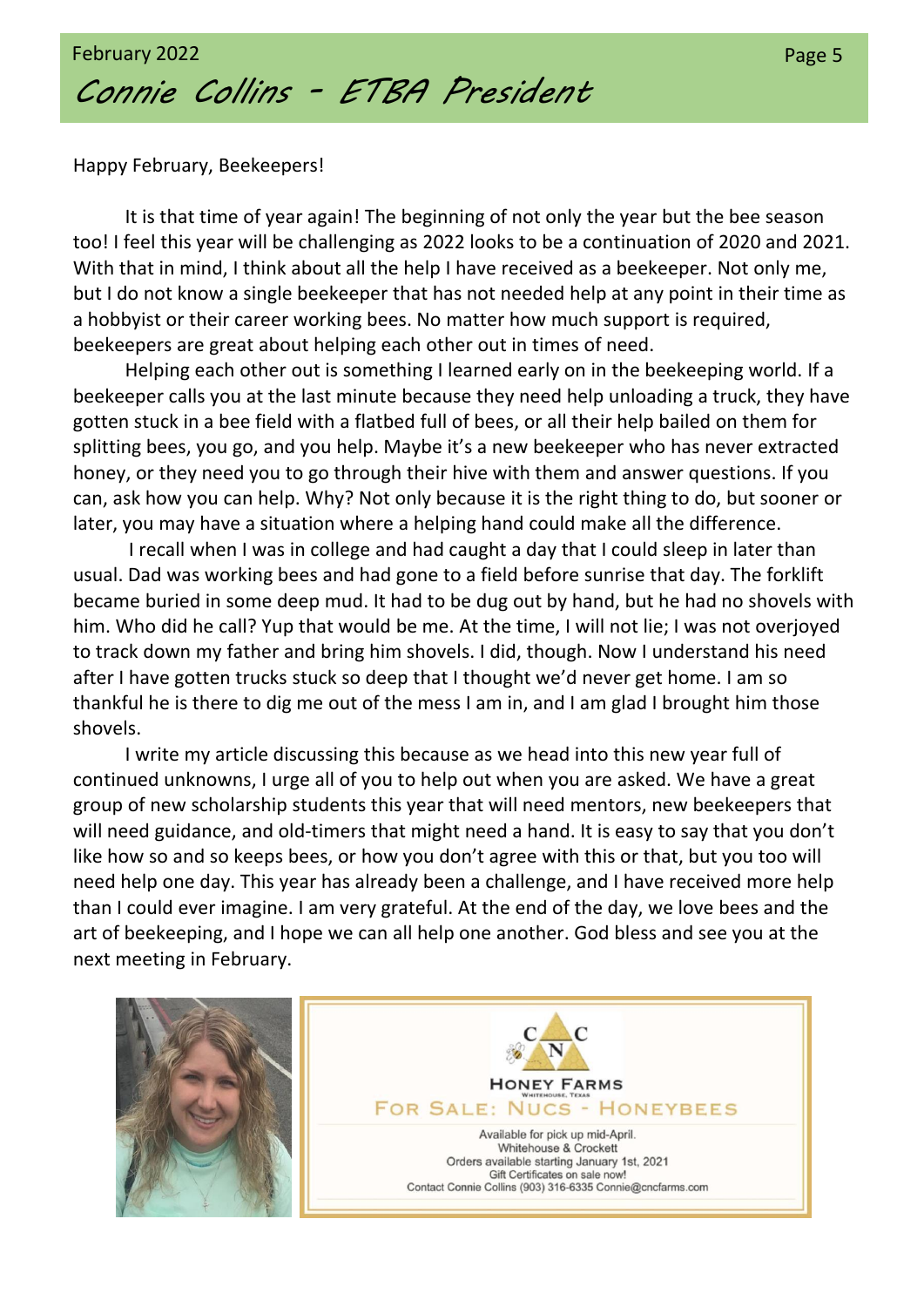*newsletter.*



…from the Editor -Jenifer Babyak

*We will be starting a Classified Section of the newsletter beginning with the next edition (March). It will appear at the end of the newsletter. (See next page - I put Connie's card and Meagan's card out there as examples.) There will be NO charge for placing an ad. Ads need to be business card size, 3.5" wide x 2" high (one ad per person) in .pdf , .png or .jpg format. Ads do NOT have to be fancy business cards. Ads need to be "bee" related such as for bee related classes, bee related items for sale, looking for bee related items, etc. Please send your completed ad to [jenifer@babyak.org](mailto:jenifer@babyak.org) by the 25 th of the month for inclusion in the next month's newsletter. For example, ads received by February 25 th will be included in the March*